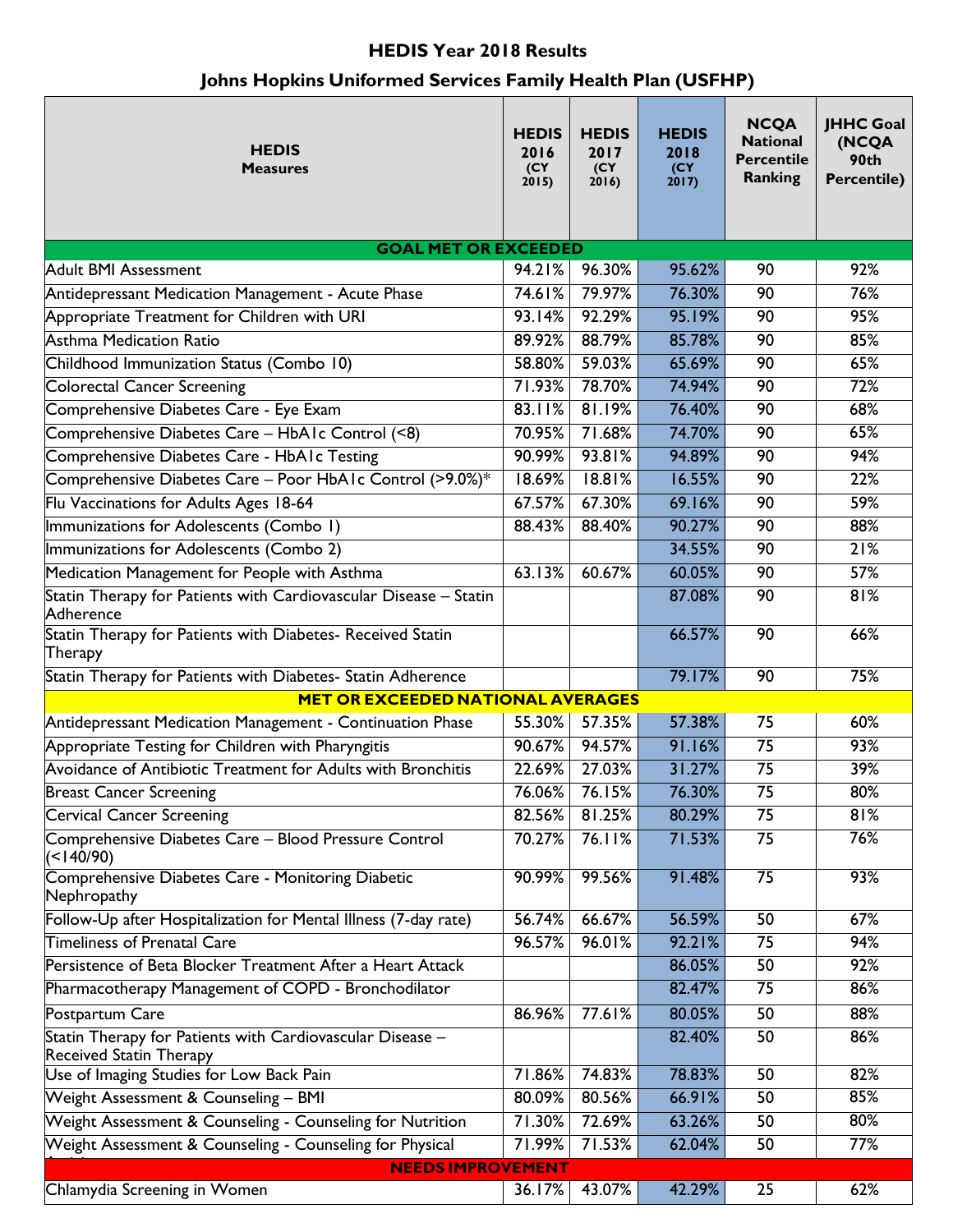| Follow-Up for ADHD Medications - Continuation/Maintenance        |        | 47.50% 37.74% | 35.90%    | $<$ 25 | 57% |
|------------------------------------------------------------------|--------|---------------|-----------|--------|-----|
| Initiation and Engagement of Alcohol & Other Drug Dependence     | 9.75%  | $18.21\%$     | 24.78%    | $25$   | 41% |
| Pharmacotherapy Management of COPD – Systemic<br>Corticosteroids |        |               | $64.95\%$ | $<$ 25 | 81% |
| Use of Spirometry Testing for COPD                               | 39.93% | 38.56%        | 35.49%    | $<$ 25 | 50% |

*\*Note that for this particular measure (Poor HbA1c Control) lower rate equals better performance.*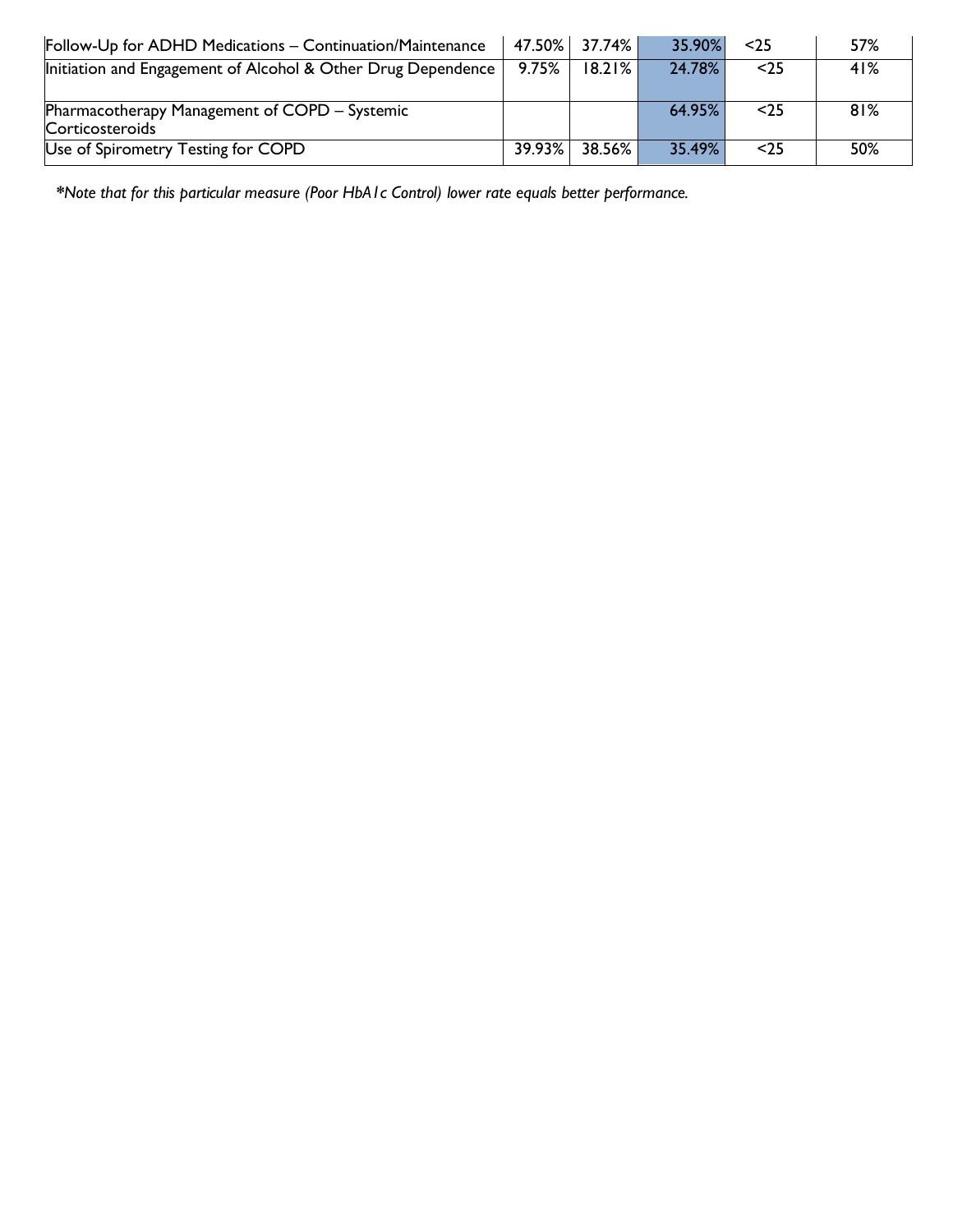#### Ongoing Initiatives & Services

- USFHP care management services support and promote beneficiary wellness and care of chronic conditions.
- The USFHP Behavioral Health department facilitates follow-up after hospitalization for mental illness and offers behavioral health coordination.

#### Initiatives Completed in 2016

- Adolescent Well Child
	- o A targeted mailing was sent to USFHP beneficiaries (age 12-21 years) reminding them to get an Adolescent Well Child visit. There is a raffle associated with this mailing where a member from each LOB will be selected to win a \$50 Amazon or Target gift card. The mailing was conducted to try and raise the Chlamydia Screening rates.
		- **Mailing complete, raffle winner selected.**
- Breast Cancer Screening
	- o A targeted mailing was sent to USFHP beneficiaries with an opportunity for BCS and CCS.
- Comprehensive Diabetes Care
	- o A targeted mailing was sent to USFHP beneficiaries with diabetic HbA1c screening opportunities in early August 2016.
	- o USFHP beneficiaries identified as having a diagnosis of diabetes with an opportunity for HbA1c testing and/or Eye Exam received a reminder letter in September.
- Cervical Cancer Screening
- o A targeted mailing was sent to USFHP beneficiaries with an opportunity for CCS

### Initiatives for 2017

- Adolescent Well Child
	- o A targeted mailing was sent to USFHP members (age 12-21 years) reminding them to get an Adolescent Well Care visit which includes a chlamydia screening.
- Breast Cancer Screening
	- o A targeted mailing was sent to USFHP members with an opportunity for BCS and CCS October 2017.
- Comprehensive Diabetes Care
	- o A targeted mailing was sent to USFHP members with diabetic HbA1c screening opportunities in early August 2017.
	- o USFHP members identified as having a diagnosis of diabetes with an opportunity for HbA1c testing and/or Eye Exam received a reminder letter in August.
- Cervical Cancer Screening
	- o A targeted mailing was sent to USFHP members with an opportunity for CCS.
- Colorectal Cancer Screening
	- o A targeted mailing was sent to USFHP members reminding them to obtain a colorectal cancer screening.